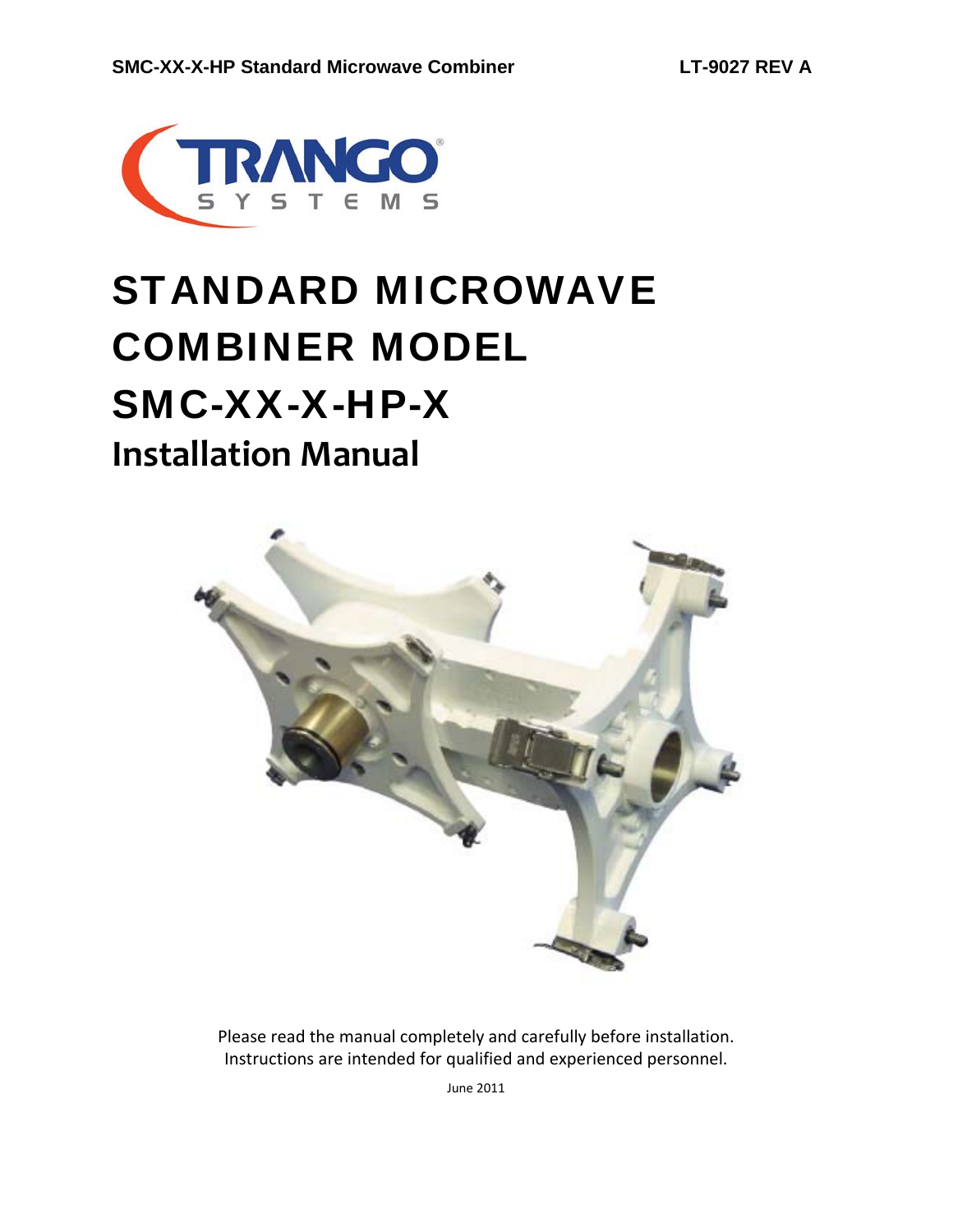## Table of Contents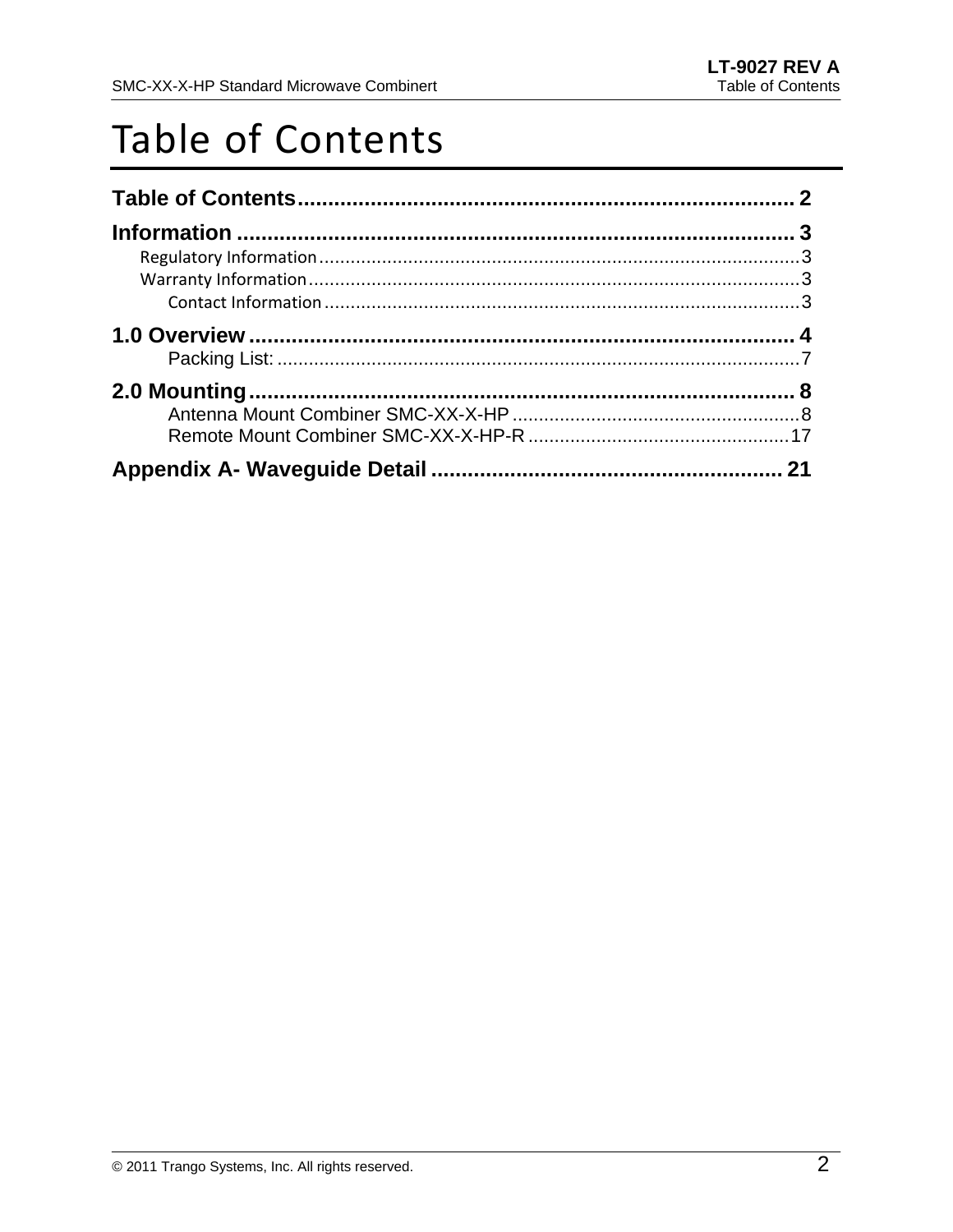# Information

### Regulatory Information

This product, when installed properly with an approved Outdoor Unit (ODU) is designed to meet the following standards.

- EN60950‐1
- EN60950-22
- FCC Part 101
- EN 302 217‐x

### Warranty Information

This product is warranted for two years from date of purchase. Visit the Trango Systems Web site for a complete description of warranty coverage and limitations.

Contact Information

Trango Systems, Inc. 14118 Stowe Drive, Suite B Poway, California 92064 USA

Telephone: +1 (858) 391‐0010 Fax: +1 (858) 391‐0020

Web: www.trangosys.com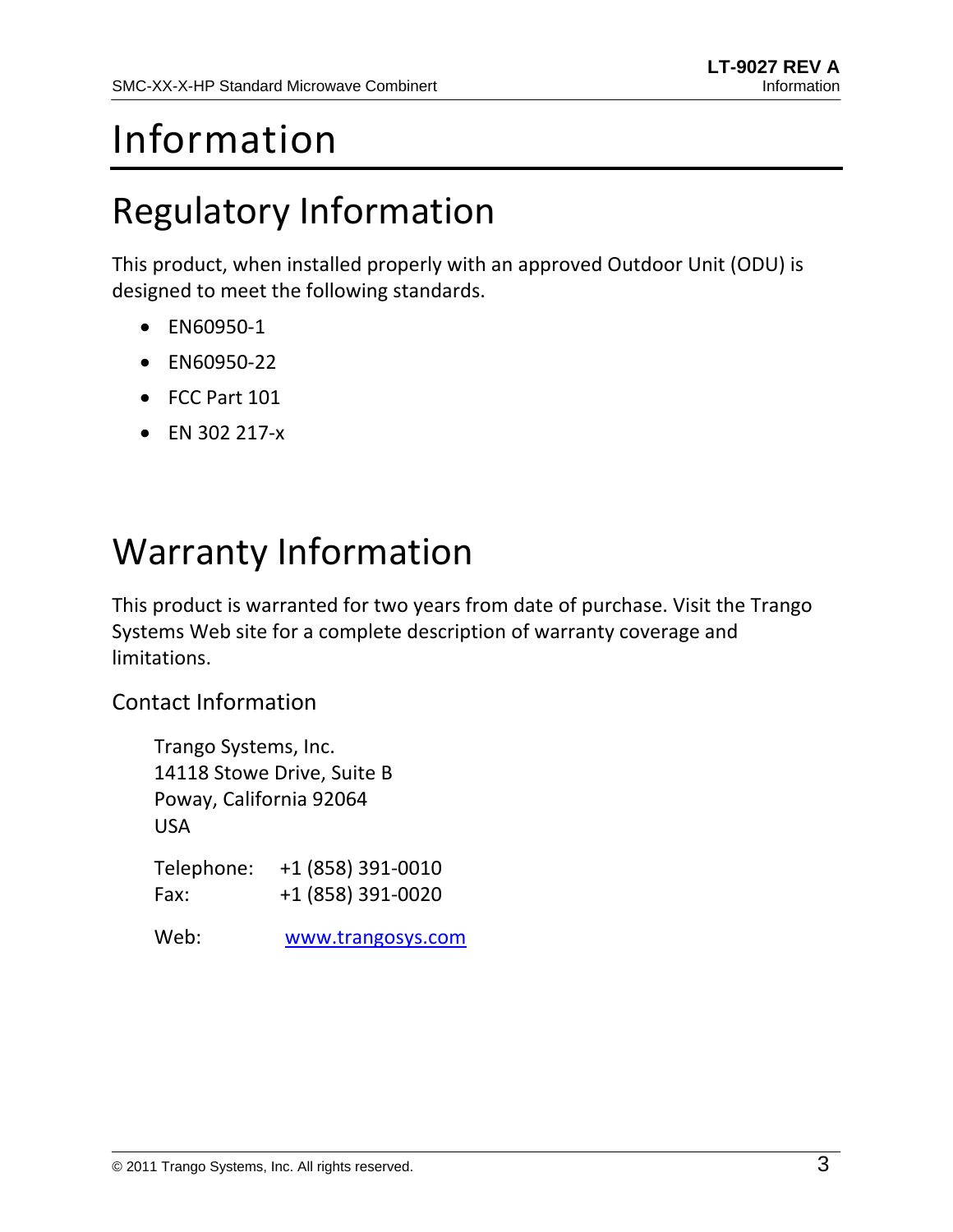# 1.0 Overview

Thank you for purchasing this standard combiner for your microwave transmission link installation. This product has been designed and manufactured to the highest standards and will provide years of trouble free service if installed correctly.

The combiner is designed for mounting two Outdoor Units (ODUs) directly to a parabolic dish antenna. Both ODUs mounted on the combiner will use the same polarization, which may be configured to be either horizontal OR vertical. This type of combiner is typically used for 1+1, 2+0, and 4+0 applications (two required). ODUs are latched onto the combiner and the combiner is then latched and bolted onto the antenna.

There are two types of this combiner, one that has an equal power spilt between the two ODus, and one that has an unequal split between the ODUs. Further, the both types of combiners are available in direct mount or remote mount. The unequal split version is recommended for 1+1 applications only where more system gain is desired on the main path and a less system gain can be tolerated on the standby path. See the chart below for details on combiner insertion loss from the ODU to the antenna. This loss must be considered when conducting a path loss analysis.

| <b>Model</b>          | LOSS (dB)<br>ODU1 | LOSS <sub>(dB)</sub><br>ODU <sub>2</sub> |
|-----------------------|-------------------|------------------------------------------|
| <b>SMC-06-XX</b>      | 1.9               | 6.5                                      |
| SMC-03-xx (6-23 GHz)  | 3.3               | 3.3                                      |
| SMC-03-xx (26-38 GHz) | 4.1               | 4.1                                      |

This mount has been designed and manufactured to the highest standards and will provide years of trouble free service if installed correctly. Please review and follow this installation manual.

For Remote mount combiners, the connection to the antenna is made with flex waveguide (not included) attached to the waveguide port.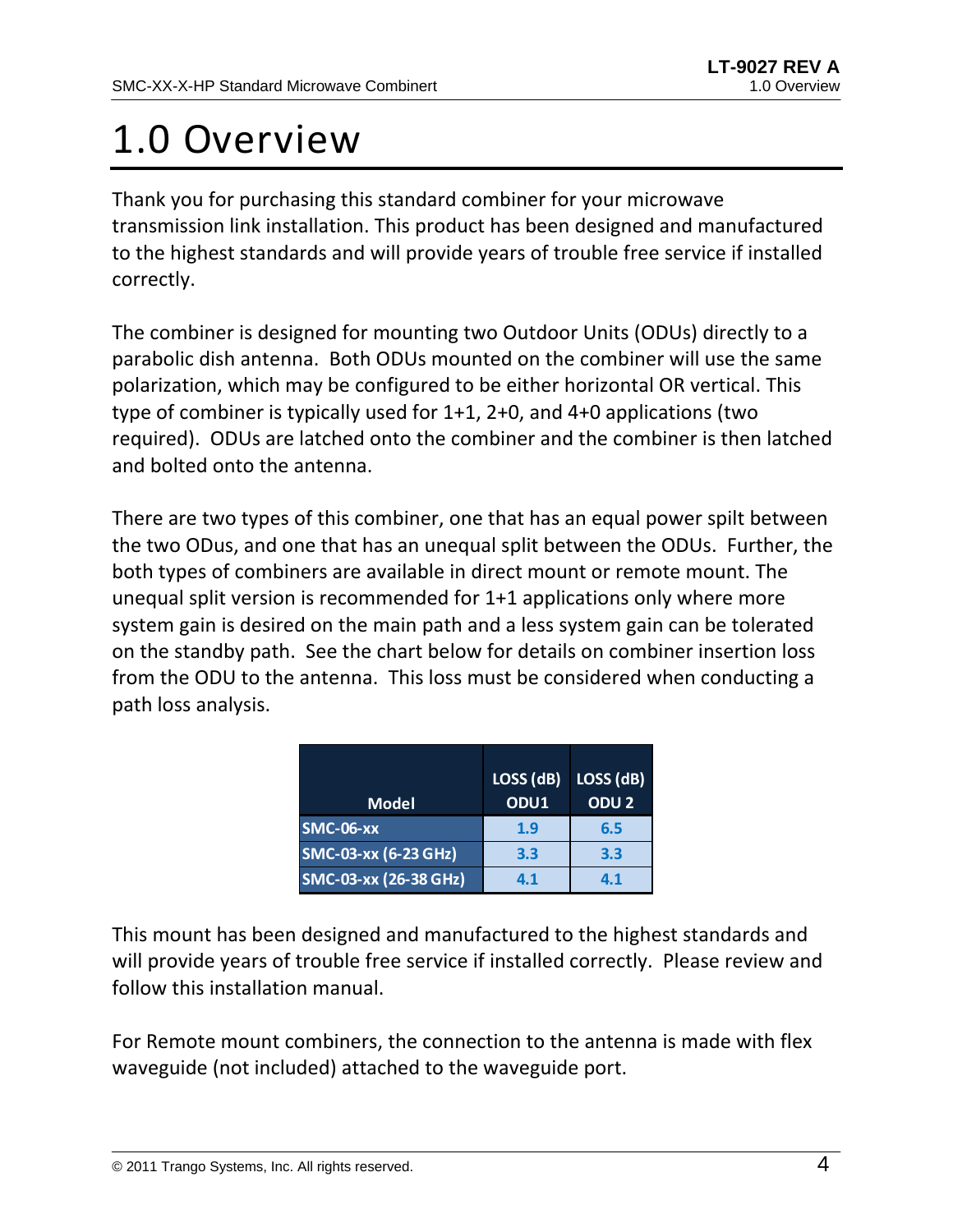#### This Manual covers the following models:

| <b>Model</b>       | <b>Description</b>                     | GHz | Antenna<br>WG Diam. | <b>ODU WG</b><br>Diam. | FREQ. Range<br>(GHz) |
|--------------------|----------------------------------------|-----|---------------------|------------------------|----------------------|
| <b>SMC-06-3-HP</b> | STD 3 dB Combiner Antenna mnt, 6 GHz   | 6   | <b>RIDGE</b>        | N/A                    | 5.9 to 7.1           |
| <b>SMC-06-6-HP</b> | STD 6 dB Coupler Antenna mnt, 6 GHz    | 6   | <b>RIDGE</b>        | N/A                    | 5.9 to 7.1           |
| <b>SMC-78-3-HP</b> | STD 3 dB Combiner Antenna mnt, 7/8 GHz | 7&8 | 1.025               | 1.025                  | 7.1 to 8.5           |
| <b>SMC-78-6-HP</b> | STD 6 dB Coupler Antenna mnt, 7/8 GHz  | 7&8 | 1.025               | 1.025                  | 7.1 to 8.5           |
| <b>SMC-11-3-HP</b> | STD 3 dB Combiner Antenna mnt, 11 GHz  | 11  | 0.740               | 0.740                  | 10.7 to 11.7         |
| <b>SMC-11-6-HP</b> | STD 6 dB Coupler Antenna mnt, 11 GHz   | 11  | 0.740               | 0.740                  | 10.7 to 11.7         |
| <b>SMC-13-3-HP</b> | STD 3 dB Combiner Antenna mnt, 13 GHz  | 13  | 0.620               | 0.620                  | 12.7 to 13.3         |
| <b>SMC-13-6-HP</b> | STD 6 dB Coupler Antenna mnt, 13 GHz   | 13  | 0.620               | 0.620                  | 12.7 to 13.3         |
| <b>SMC-15-3-HP</b> | STD 3 dB Combiner Antenna mnt, 15 GHz  | 15  | 0.560               | 0.560                  | 14.4 to 15.4         |
| <b>SMC-15-6-HP</b> | STD 6 dB Coupler Antenna mnt, 15 GHz   | 15  | 0.560               | 0.560                  | 14.4 to 15.4         |
| <b>SMC-18-3-HP</b> | STD 3 dB Combiner Antenna mnt, 18 GHz  | 18  | 0.455               | 0.455                  | 17.7 to 19.7         |
| <b>SMC-18-6-HP</b> | STD 6 dB Coupler Antenna mnt, 18 GHz   | 18  | 0.455               | 0.455                  | 17.7 to 19.7         |
| <b>SMC-23-3-HP</b> | STD 3 dB Combiner Antenna mnt, 23 GHz  | 23  | 0.375               | 0.375                  | 21.2 to 23.6         |
| <b>SMC-23-6-HP</b> | STD 6 dB Coupler Antenna mnt, 23 GHz   | 23  | 0.375               | 0.375                  | 21.2 to 23.6         |
| <b>SMC-26-3-HP</b> | STD 3 dB Combiner Antenna mnt, 26 GHz  | 26  | 0.370               | 0.370                  | 24.2 to 26.5         |
| <b>SMC-26-6-HP</b> | STD 6 dB Coupler Antenna mnt, 26 GHz   | 26  | 0.370               | 0.370                  | 24.2 to 26.5         |
| <b>SMC-28-3-HP</b> | STD 3 dB Combiner Antenna mnt, 28 GHz  | 28  | 0.290               | 0.290                  | 27.5 to 29.5         |
| <b>SMC-28-6-HP</b> | STD 6 dB Coupler Antenna mnt, 28 GHz   | 28  | 0.290               | 0.290                  | 27.5 to 29.5         |
| <b>SMC-32-3-HP</b> | STD 3 dB Combiner Antenna mnt, 32 GHz  | 32  | 0.250               | 0.250                  | 31.8 to 33.4         |
| <b>SMC-32-6-HP</b> | STD 6 dB Coupler Antenna mnt, 32 GHz   | 32  | 0.250               | 0.250                  | 31.8 to 33.4         |
| <b>SMC-38-3-HP</b> | STD 3 dB Combiner Antenna mnt, 38 GHz  | 38  | 0.219               | 0.219                  | 37.0 to 40.0         |
| <b>SMC-38-6-HP</b> | STD 6 dB Coupler Antenna mnt, 38 GHz   | 38  | 0.219               | 0.219                  | 37.0 to 40.0         |

#### **ANTENNA MOUNT COMBINERS**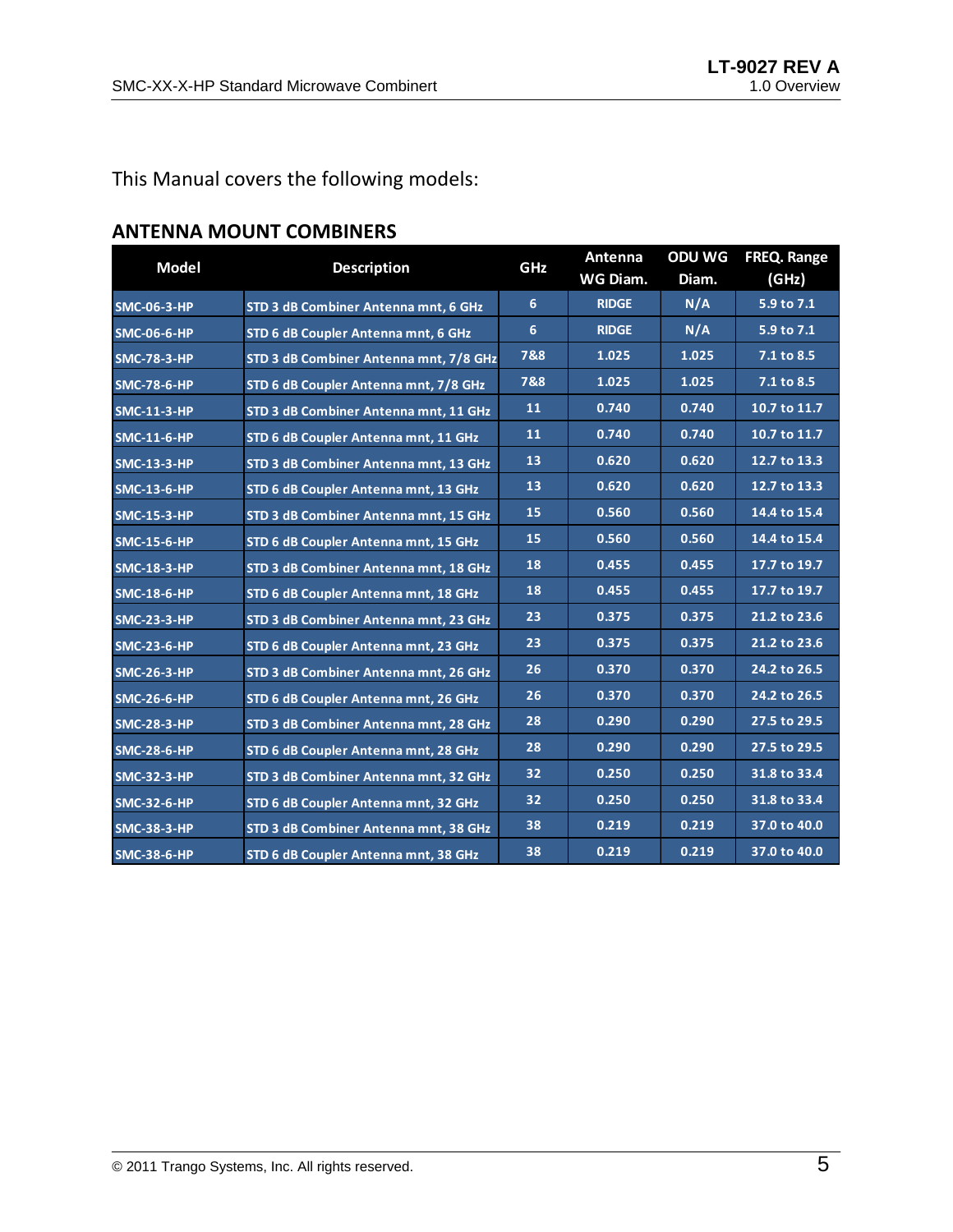#### **REMOTE MOUNT COMBINERS**

| <b>Model</b>         | <b>Description</b>                    | GHz | Antenna<br>WG Diam. | Diam. | ODU WG FREQ. Range<br>(GHz) |
|----------------------|---------------------------------------|-----|---------------------|-------|-----------------------------|
| <b>SMC-06-3-HP-R</b> | STD 3 dB Combiner Remote mnt, 6 GHz   | 6   | <b>RIDGE</b>        | N/A   | 5.9 to 7.1                  |
| <b>SMC-06-6-HP-R</b> | STD 6 dB Coupler Remote mnt, 6 GHz    | 6   | <b>RIDGE</b>        | N/A   | 5.9 to 7.1                  |
| <b>SMC-78-3-HP-R</b> | STD 3 dB Combiner Remote mnt, 7/8 GHz | 7&8 | <b>WR-112</b>       | 1.025 | 7.1 to 8.5                  |
| <b>SMC-78-6-HP-R</b> | STD 6 dB Coupler Remote mnt, 7/8 GHz  | 7&8 | $WR-112$            | 1.025 | 7.1 to 8.5                  |
| <b>SMC-11-3-HP-R</b> | STD 3 dB Combiner Remote mnt, 11 GHz  | 11  | <b>WR-75</b>        | 0.740 | 10.7 to 11.7                |
| <b>SMC-11-6-HP-R</b> | STD 6 dB Coupler Remote mnt, 11 GHz   | 11  | <b>WR-75</b>        | 0.740 | 10.7 to 11.7                |
| <b>SMC-13-3-HP-R</b> | STD 3 dB Combiner Remote mnt, 13 GHz  | 13  | <b>WR-75</b>        | 0.620 | 12.7 to 13.3                |
| <b>SMC-13-6-HP-R</b> | STD 6 dB Coupler Remote mnt, 13 GHz   | 13  | <b>WR-75</b>        | 0.620 | 12.7 to 13.3                |
| <b>SMC-15-3-HP-R</b> | STD 3 dB Combiner Remote mnt, 15 GHz  | 15  | <b>WR-62</b>        | 0.560 | 14.4 to 15.4                |
| <b>SMC-15-6-HP-R</b> | STD 6 dB Coupler Remote mnt, 15 GHz   | 15  | <b>WR-62</b>        | 0.560 | 14.4 to 15.4                |
| <b>SMC-18-3-HP-R</b> | STD 3 dB Combiner Remote mnt, 18 GHz  | 18  | <b>WR-42</b>        | 0.455 | 17.7 to 19.7                |
| <b>SMC-18-6-HP-R</b> | STD 6 dB Coupler Remote mnt, 18 GHz   | 18  | <b>WR-42</b>        | 0.455 | 17.7 to 19.7                |
| <b>SMC-23-3-HP-R</b> | STD 3 dB Combiner Remote mnt, 23 GHz  | 23  | <b>WR-42</b>        | 0.375 | 21.2 to 23.6                |
| <b>SMC-23-6-HP-R</b> | STD 6 dB Coupler Remote mnt, 23 GHz   | 23  | <b>WR-42</b>        | 0.375 | 21.2 to 23.6                |
| <b>SMC-26-3-HP-R</b> | STD 3 dB Combiner Remote mnt, 26 GHz  | 26  | <b>WR-42</b>        | 0.370 | 24.2 to 26.5                |
| <b>SMC-26-6-HP-R</b> | STD 6 dB Coupler Remote mnt, 26 GHz   | 26  | <b>WR-42</b>        | 0.370 | 24.2 to 26.5                |
| <b>SMC-28-3-HP-R</b> | STD 3 dB Combiner Remote mnt, 28 GHz  | 28  | <b>WR-28</b>        | 0.290 | 27.5 to 29.5                |
| <b>SMC-28-6-HP-R</b> | STD 6 dB Coupler Remote mnt, 28 GHz   | 28  | <b>WR-28</b>        | 0.290 | 27.5 to 29.5                |
| <b>SMC-32-3-HP-R</b> | STD 3 dB Combiner Remote mnt, 32 GHz  | 32  | <b>WR-28</b>        | 0.250 | 31.8 to 33.4                |
| <b>SMC-32-6-HP-R</b> | STD 6 dB Coupler Remote mnt, 32 GHz   | 32  | <b>WR-28</b>        | 0.250 | 31.8 to 33.4                |
| <b>SMC-38-3-HP-R</b> | STD 3 dB Combiner Remote mnt, 38 GHz  | 38  | <b>WR-28</b>        | 0.219 | 37.0 to 40.0                |
| <b>SMC-38-6-HP-R</b> | STD 6 dB Coupler Remote mnt, 38 GHz   | 38  | <b>WR-28</b>        | 0.219 | 37.0 to 40.0                |

**ODU Compatibility:** All SMC combiners are compatible with all ODUs utilizing the HP style direct mount latch system with the exception of the SMC‐06, which is only compatible with HP and AP1 ODUs. For 6 GHz HP2 and AP2 ODUs, consult your Trango Sales representative for more information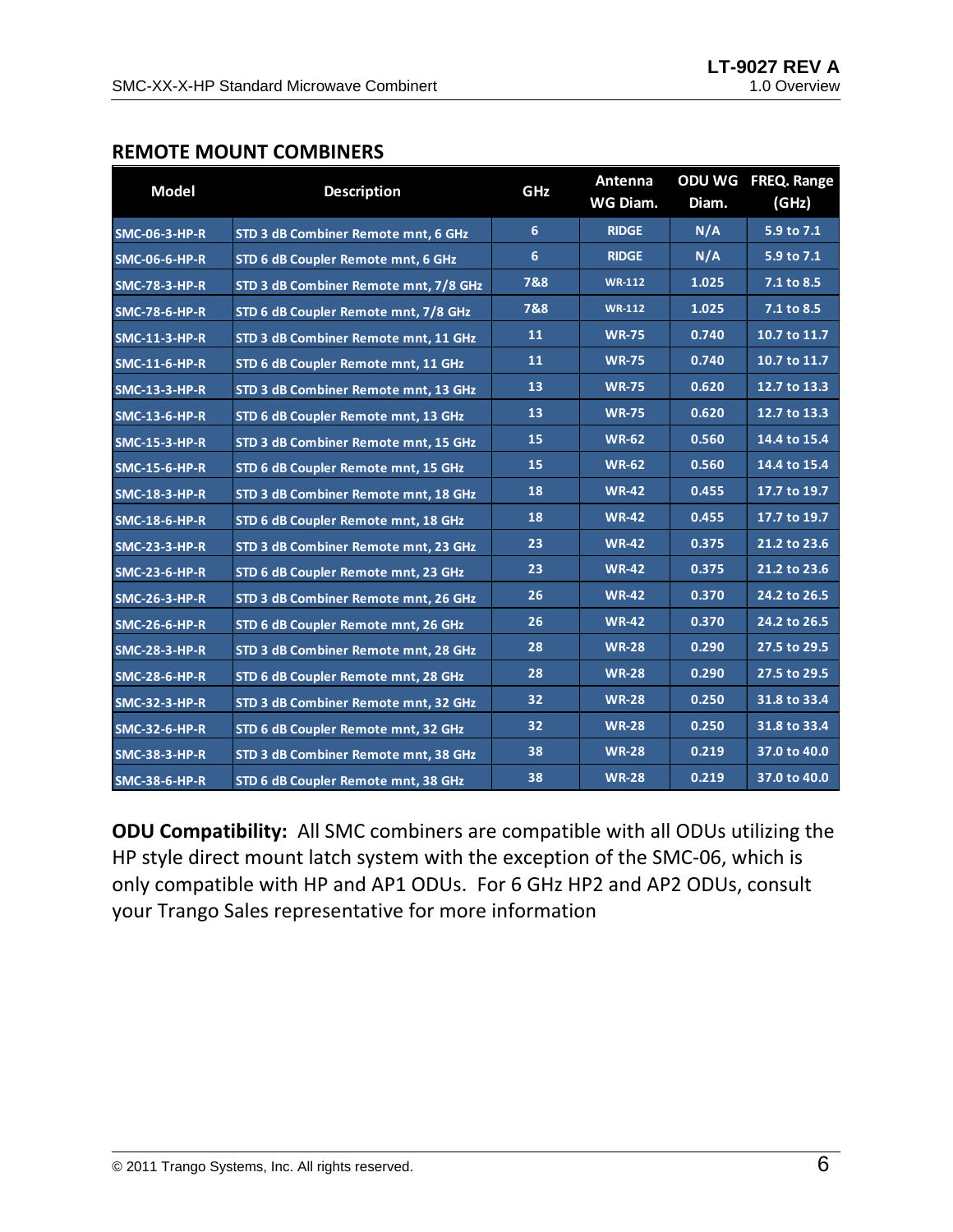Below is a list of the parts that are included in the packing box. Please check to ensure that all the parts are present. If anything is missing please contact your Trango sales representative immediately.

### Packing List:

| Item           | <b>Description</b>                                                    | Quan     |
|----------------|-----------------------------------------------------------------------|----------|
| 1              | Combiner                                                              | 1 pcs    |
| $\overline{2}$ | $O$ -ring                                                             | 2 pcs    |
| 3              | Silicone grease                                                       | 1 packet |
| 4              | Anti-Seize                                                            | 1 packet |
| 5              | Polarization Changer (Antenna mount version only)                     | 1 pcs    |
| 6              | Hex Wrench for Polarization Changer (Antenna mount version only)      | 1 pcs    |
| $\overline{7}$ | Hex Wrench for Combiner to Antenna bolts (Antenna mount version only) | 1 pcs    |
| 8              | Pole Mount Brackets (-R Only)                                         | 1 set    |
| 9              | Hex Bolt M10 x 150mm for Pole Mount brackets (-R Only)                | 4 pcs    |
| 10             | Hex Nut M10 for Pole Mount brackets (-R Only)                         | 4 pcs    |
| 11             | M10 for Pole Mount brackets (-R Only)<br>Lock Washer                  | 4 pcs    |
| 12             | Cap Screw M4 or M3 x 10mm (-06, -07, -11, -13, -15) for Waveguide (-R | 4 pcs*   |
|                | Only)                                                                 |          |
| 13             | Lock Washer M4 or M3 to match Cap Screw (-R Only)                     | 4 pcs*   |
| 14             | Flat Washer M4 or M3 to match Cap Screws (-R Only)                    | 4 pcs*   |

\* ‐06 models come with 8 pcs each

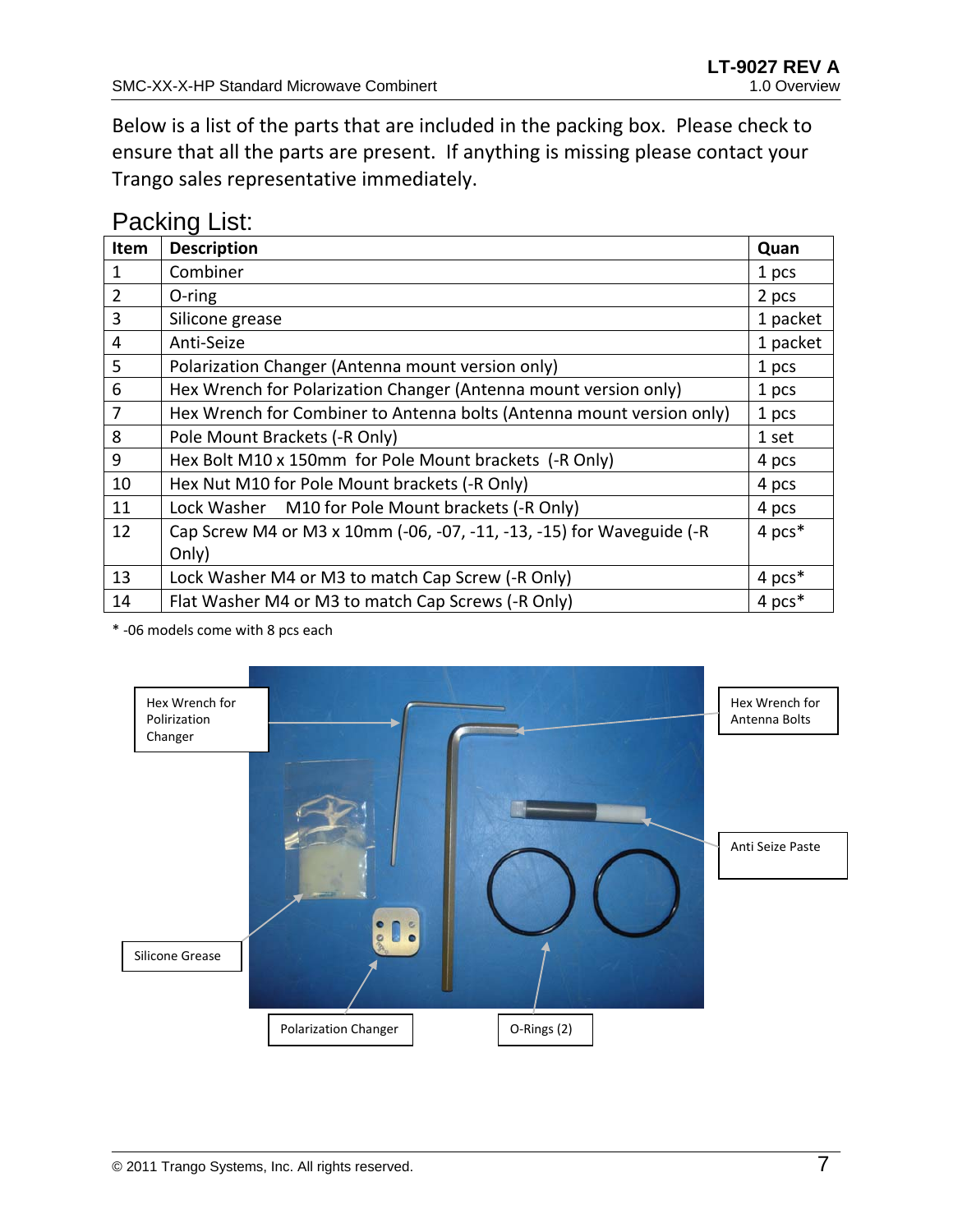## 2.0 Mounting

### Antenna Mount Combiner SMC-XX-X-HP



**Step 1:** Apply silicone grease to the antenna nose o-ring around the full perimeter of the antenna as shown.

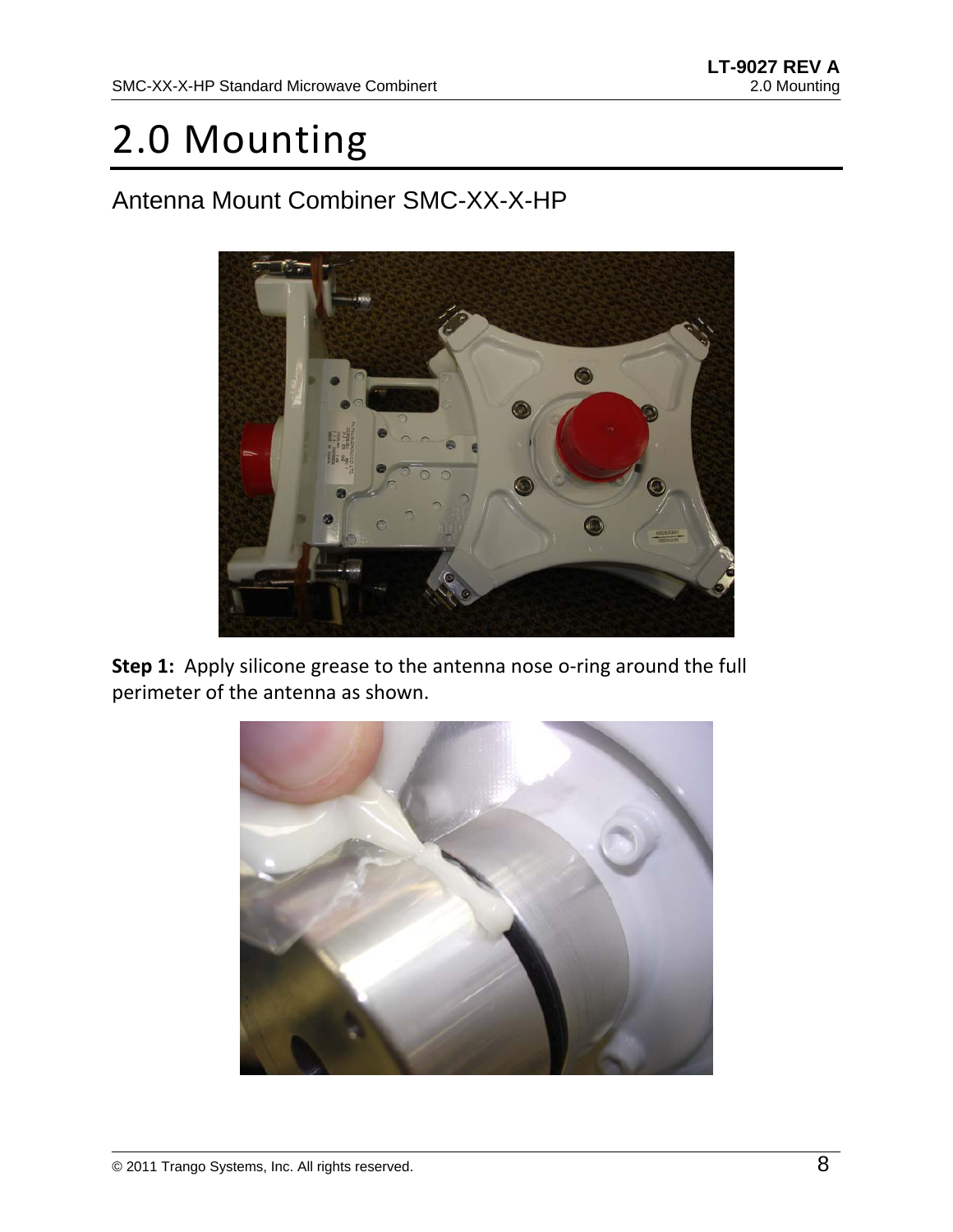**Step 2:** Set the correct polarization for the combiner to use

FOR VERTICAL ANTENNA POLARIZATION:

The Combiner is setup for vertical polarization out of the box – nothing more needs to be done. Proceed to Step 3.

FOR HORIZONTAL ANTENNA POLARIZATION:

Step 2a: Remove the polarization plate assembly inside the antenna port of the combiner using the small hex wrench 2 places. The combiner is set for VERTICAL polarization from the factory as shown in the diagram



Step 2a Antenna Port VERTICAL polarization

**Step 2b:** Remove the waveguide twist block on the back of the plate that was just removed using the same wrench as in step 2a.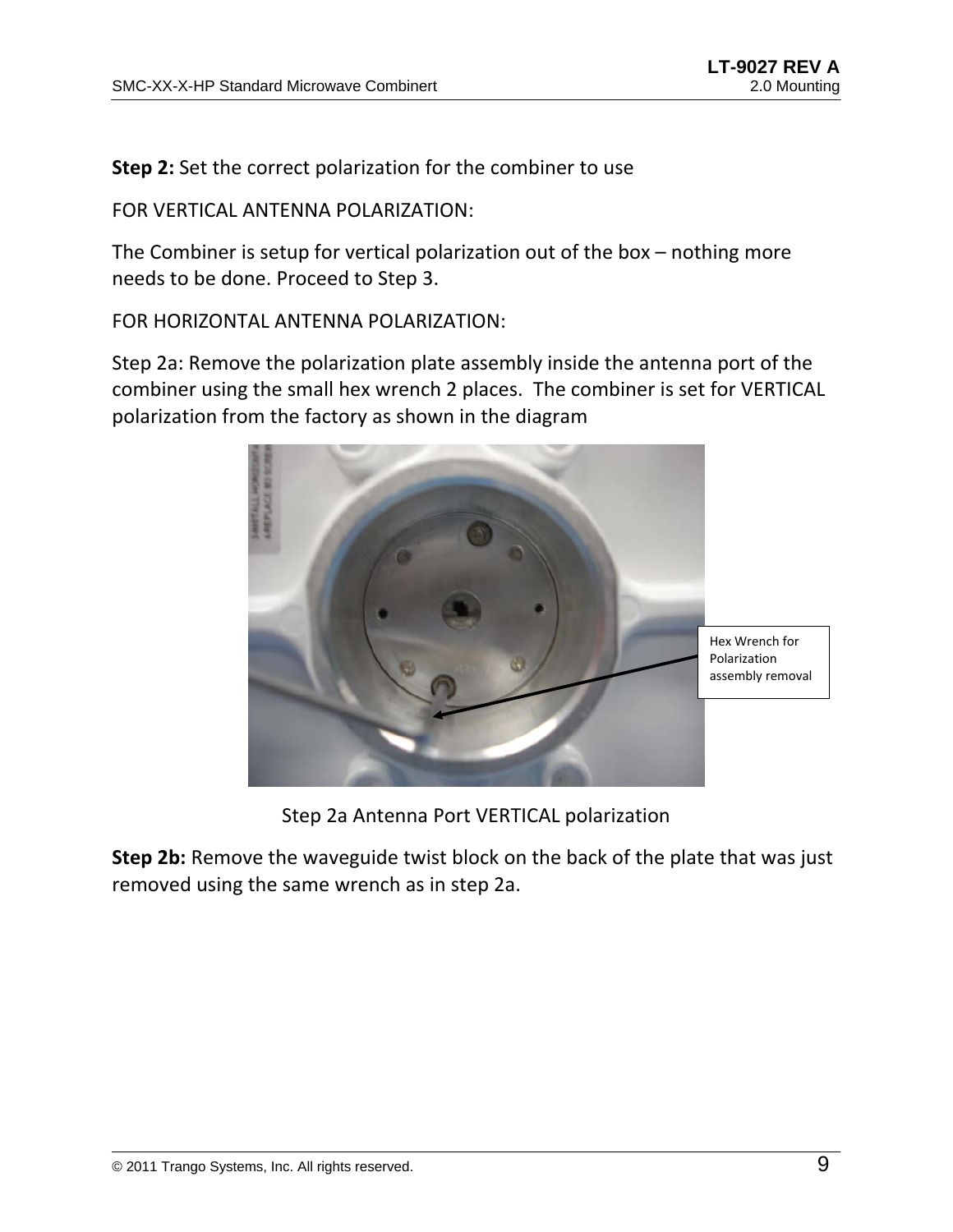

Step 2b twist block still attached



Step 2b with twist block removed

**Step 2c:** Replace the twist block with the straight through block supplied with the combiner using the same screws.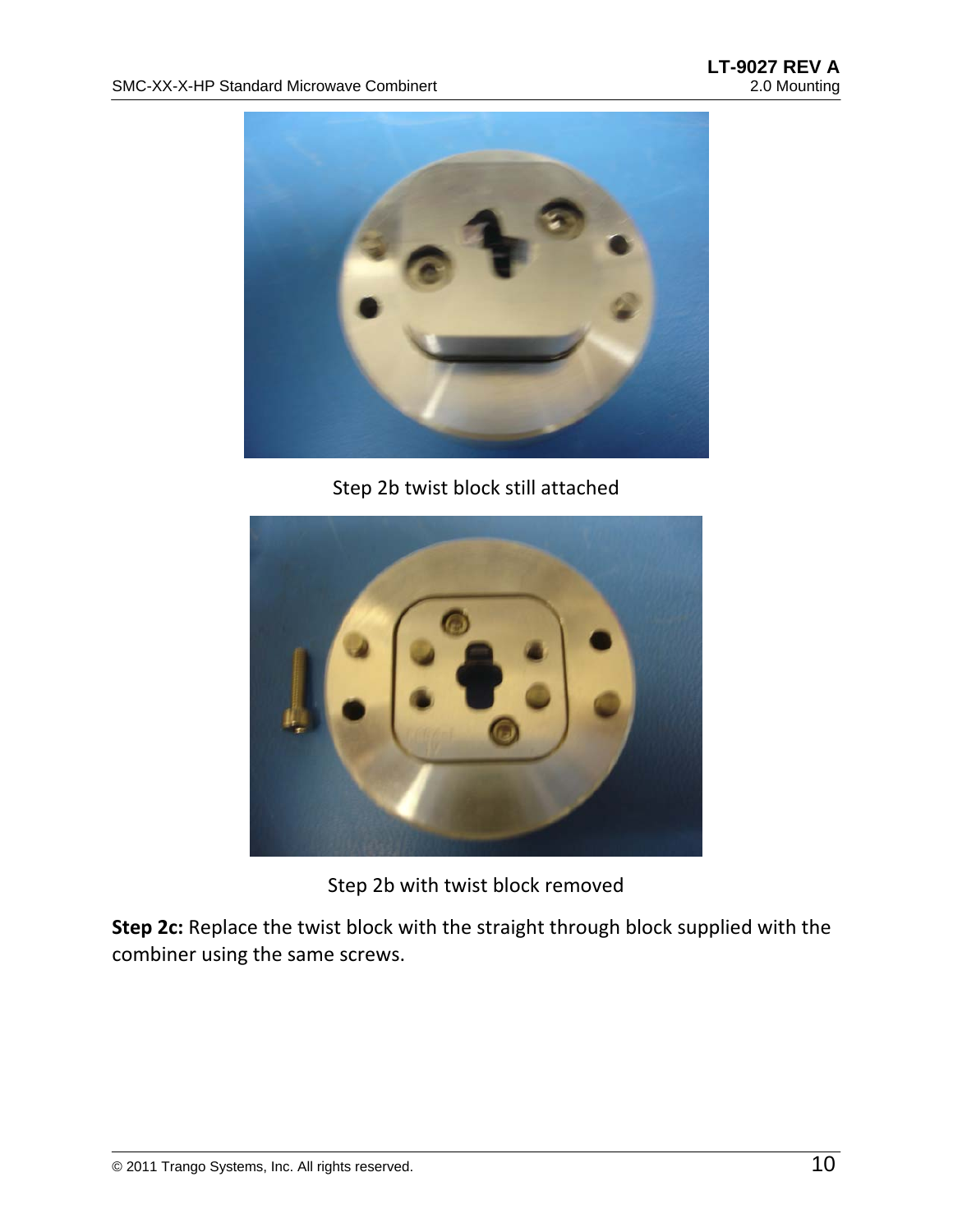

Step 2c Orientation of the straight‐through block



Step 2c Straight‐through block install

**Step 2d:** Replace the polarization plate assembly back into the antenna port of the combiner and tighten using the small hex wrench to approx 8 lb‐in. The Antenna port is now configured to use the Horizontal polarization on the antenna.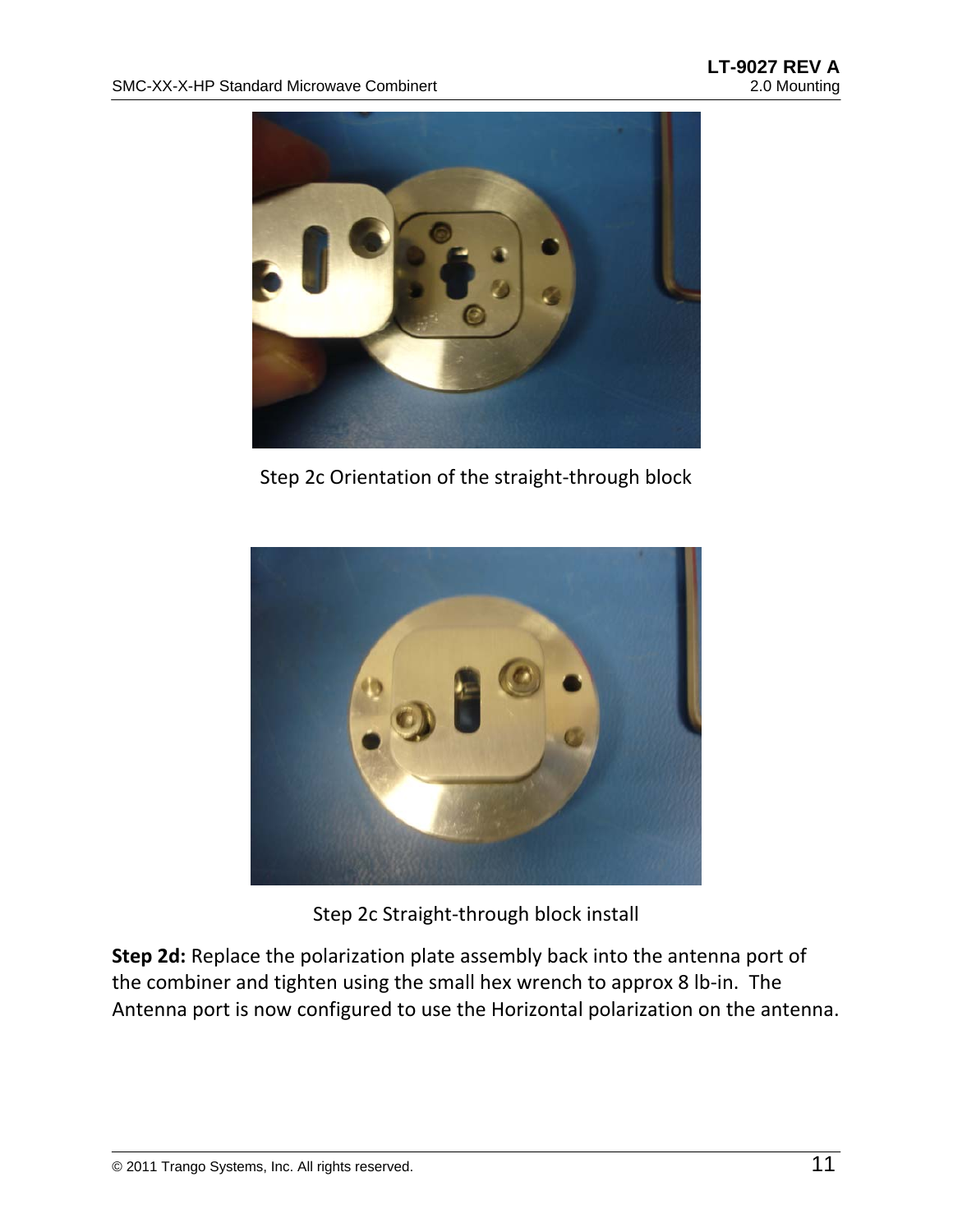

Step 2d Completed HORIZONTAL Polarization Antenna Port

**Step 3:** Attach the Combiner to the antenna

Slide the combiner antenna port over the antenna nose and latch the combiner to the antenna in four places. It is best to latch two opposite corners at the same time to ensure even pressure and prevent binding. That the combiner is mounted with the correct side up as noted in the label.

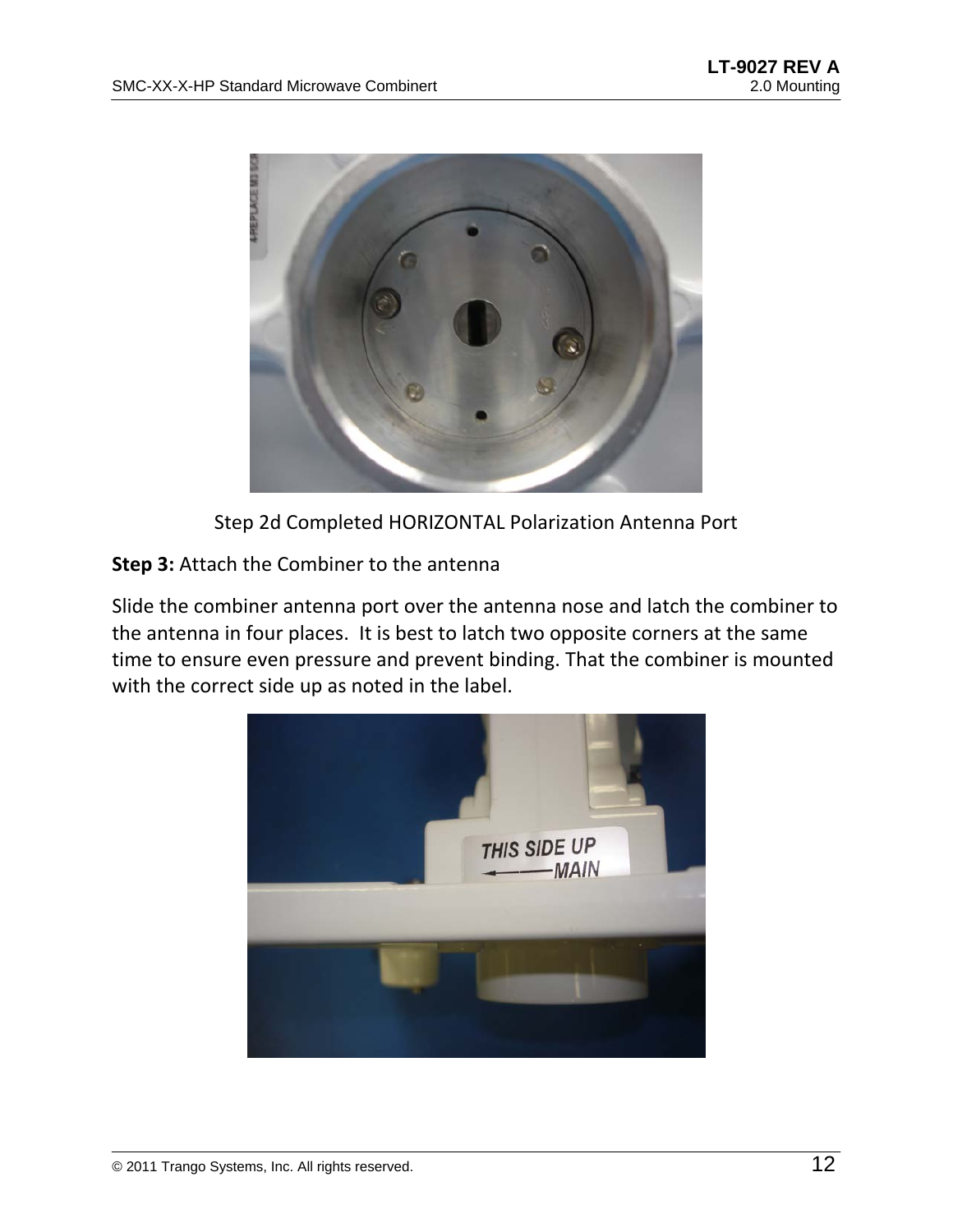

#### **Step 4**: Tighten the Antenna bolts

Using the large hex wrench supplied, tighten the 4 M8 bolts next to the latches to the antenna. Tighten until snug.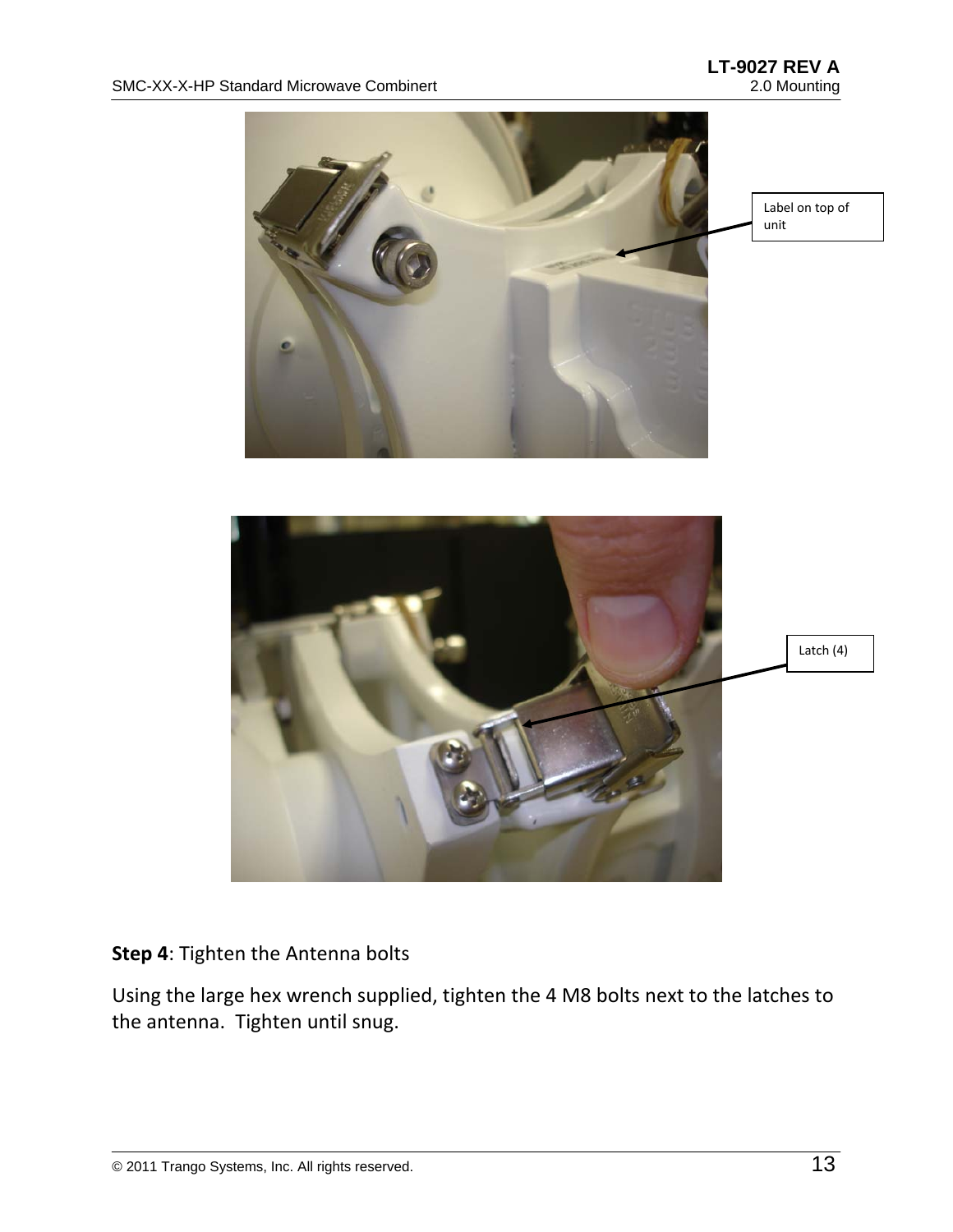

**Step 5**: Install the O‐Rings (if not already installed) and apply the silicone grease around the ODU port o-rings. Ensure the silicone is consistent all the way around.



**Step 6:** Apply the anti‐seize paste around the ODU port nose as shown below to make the ODU slide onto the nose without binding. Avoid getting any material in the waveguide hole.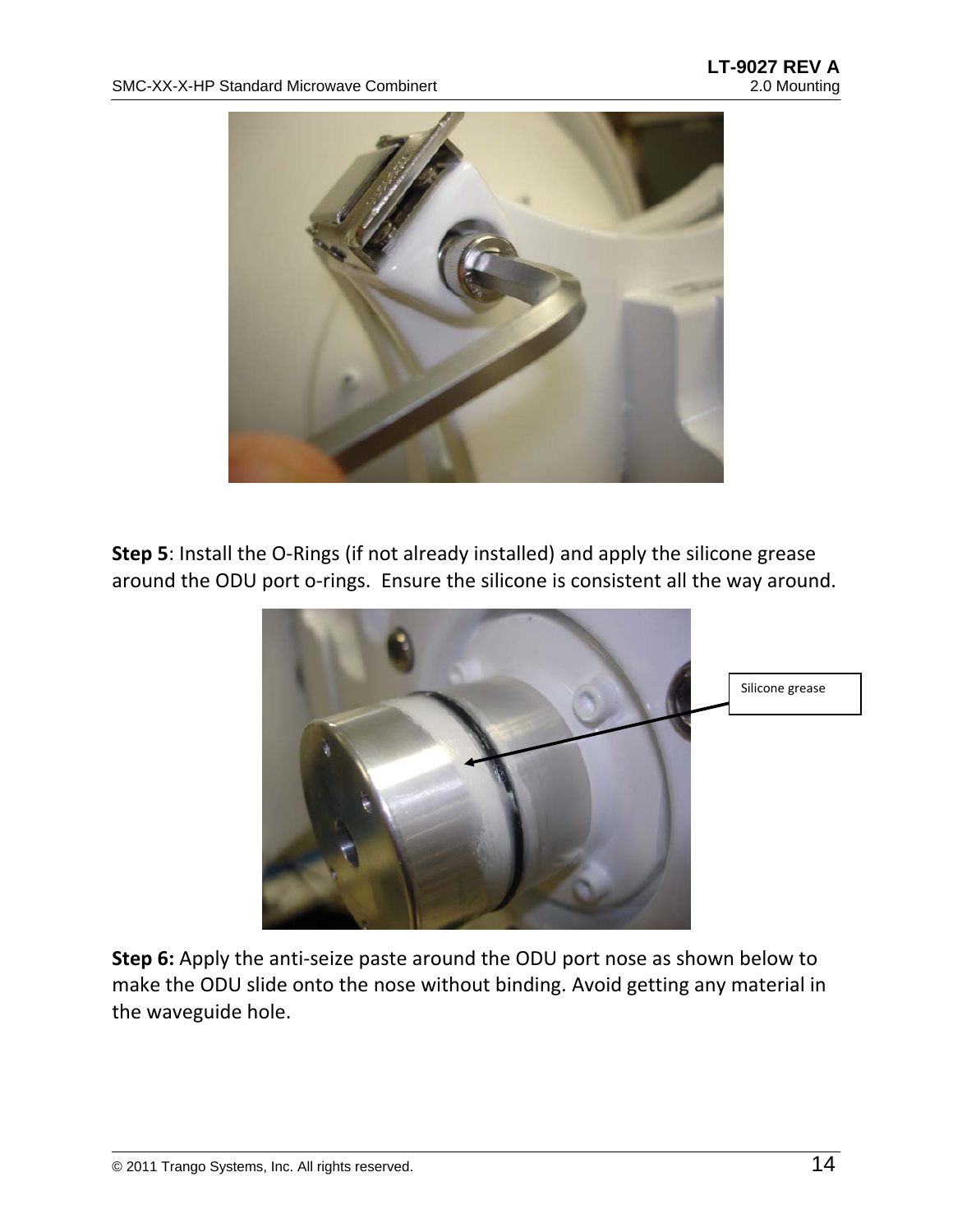

**Step 7:** Install and latch the ODUs into place as shown below. Ensure that the Arrow on the ODU is aligned with the arrow on the combiner as shown, or the ODU will not function correctly. For SMC‐XX‐6‐HP Combiners, ensure that the main ODU is the connected to the side of the combiner that has the "MAIN" label designation – this is the lower loss side. The standby ODU should be connected to the "STANDBY" Side.

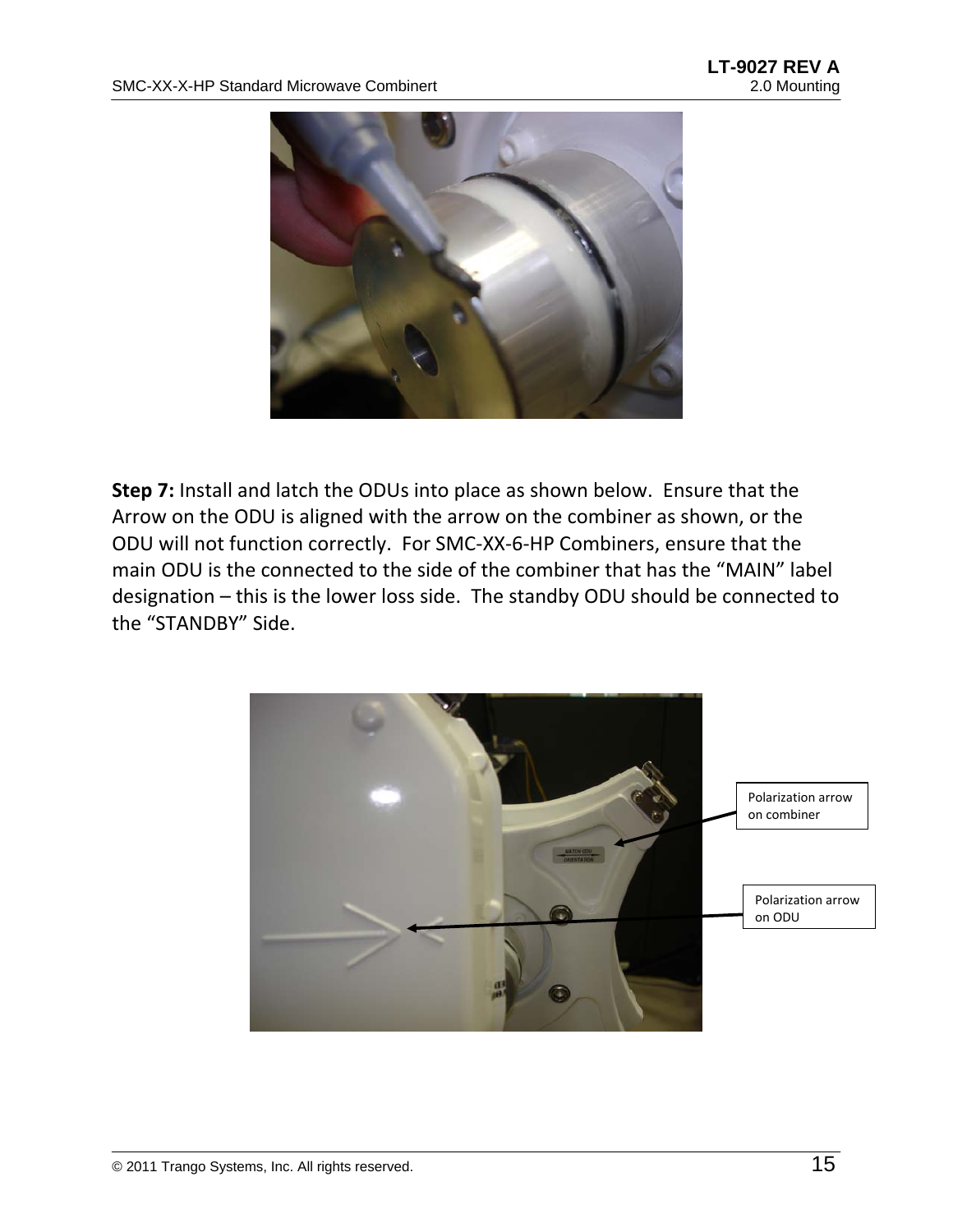**Step 8:** Repeat for the other ODU. For SMC‐XX‐6‐HP Combiners with a 1+1 HSB configuration, ensure that the main ODU is the connected to the side of the combiner that has the "MAIN" label designation – this is the lower loss side. The standby ODU should be connected to the other side. Also make sure that the label is at the top of the combiner.

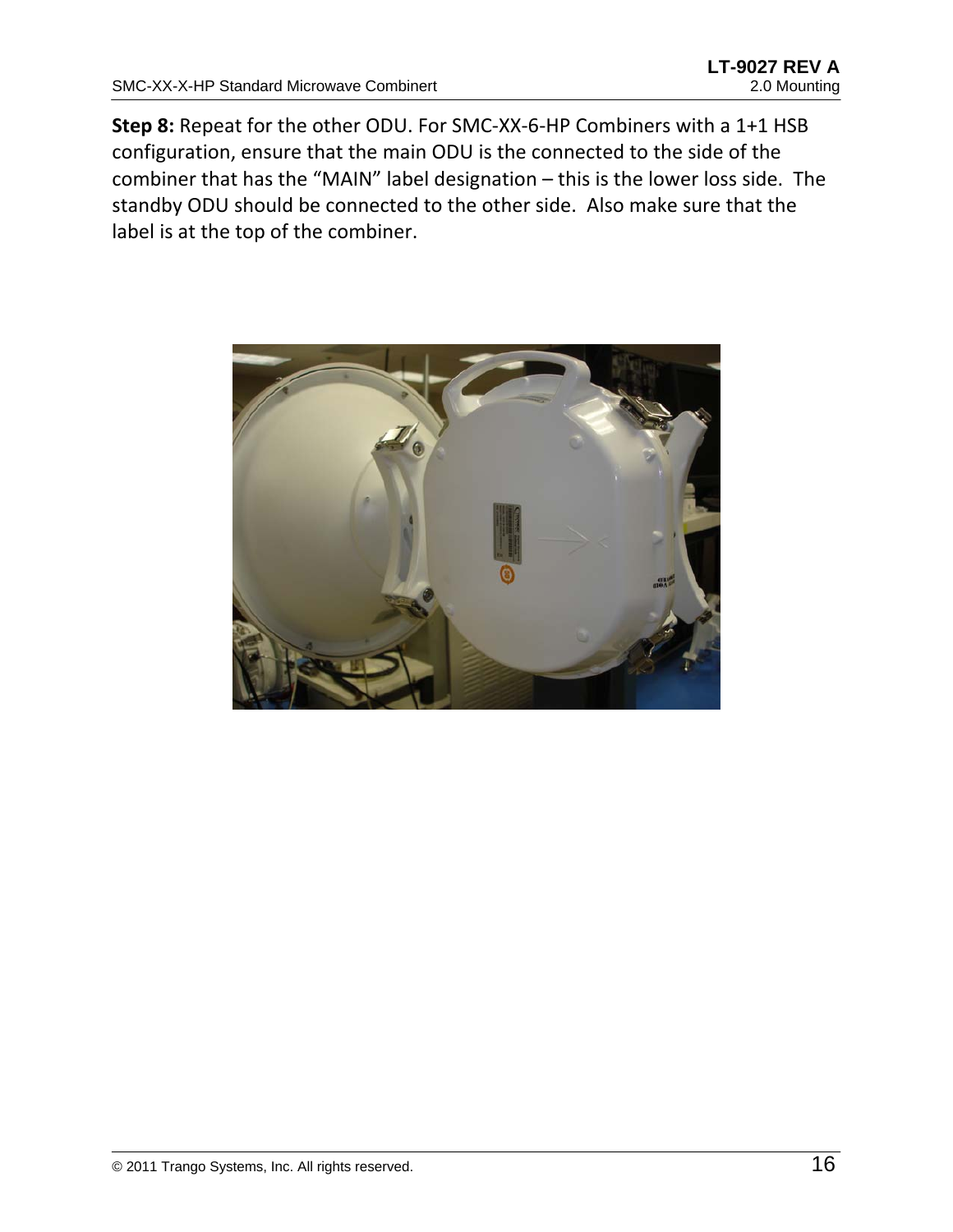### Remote Mount Combiner SMC-XX-X-HP-R



#### **Step 1:** Attach the combiner to the pole

The Remote mount combiners come with 2 brackets and the necessary bolts and lock washers to attach the combiner to a 2.3 to 4.5 inch (58 to 115 mm) diameter pole. Preferably this will be done in close proximity to the antenna to avoid a long waveguide run. Long waveguide runs will require dehydration and pressurization which is not covered in this manual.

Ensure that the nuts are tightened but not over torqued. The Anti‐seize may be used with the bolts to ease this installation.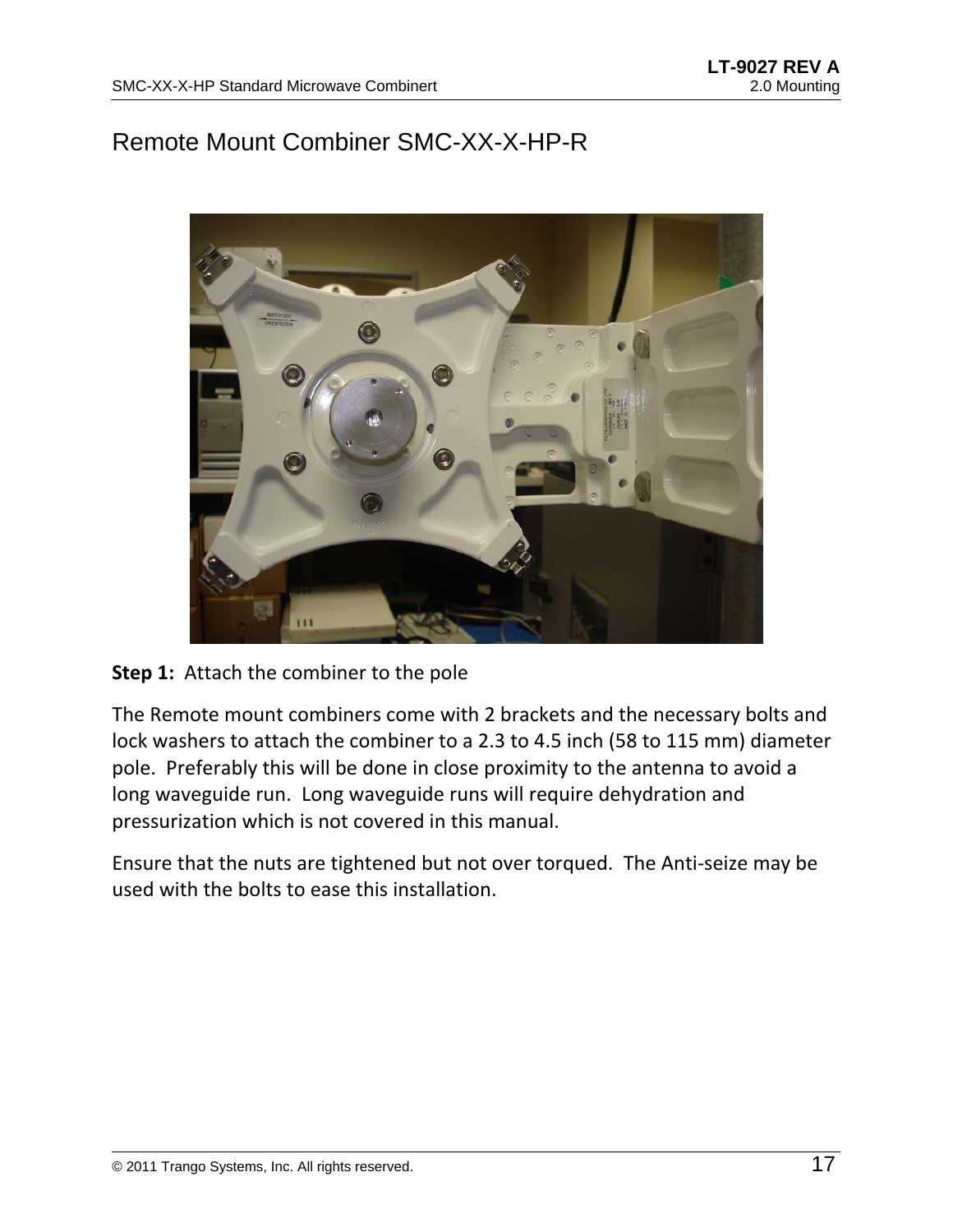**Step 2:** Attach the flex waveguide to the combiner waveguide.

Install the waveguide flange onto the combiner using the supplied M4 or M3 cap screws and flat/lock washers as shown below. Ensure that the flange interface has an appropriate gasket or O-ring (not supplied) to prevent water intrusion. Tighten the cap screws into place. Appendix 1 show the bolt patterns for all waveguide port openings.

**NOTE: Connect the other end to the antenna waveguide port per the Antenna manufacturer instructions.**

**NOTE: Use waveguide hangar to ensure the waveguide does not move due to wind or weather.** 

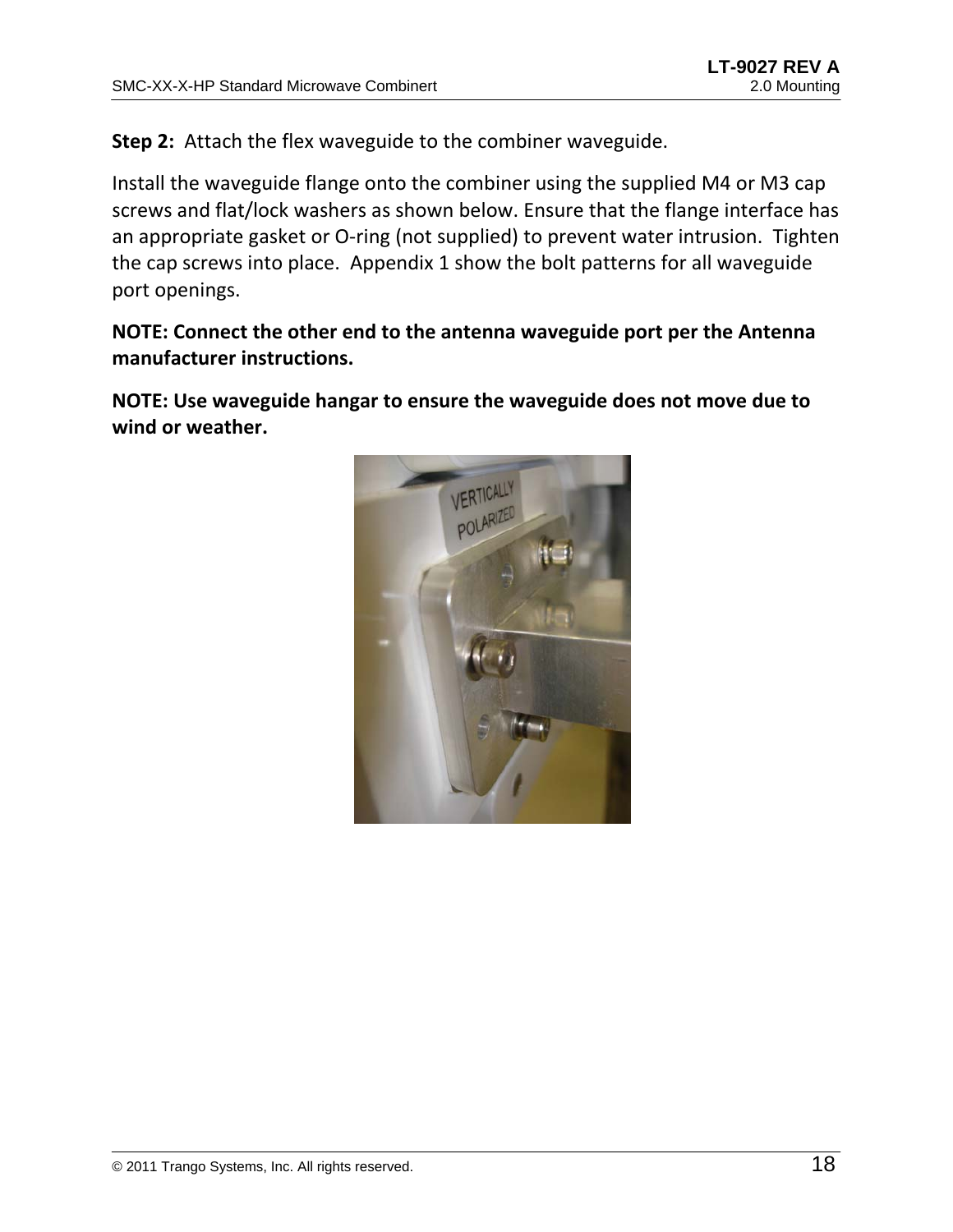**Step 3**: Install the O‐Rings (if not already installed) and apply the silicone grease around the ODU port o-rings. Ensure the silicone is consistent all the way around.



**Step 4:** Apply the anti‐seize paste around the ODU port nose as shown below to make the ODU slide onto the nose without binding. Avoid getting any material in the waveguide hole.

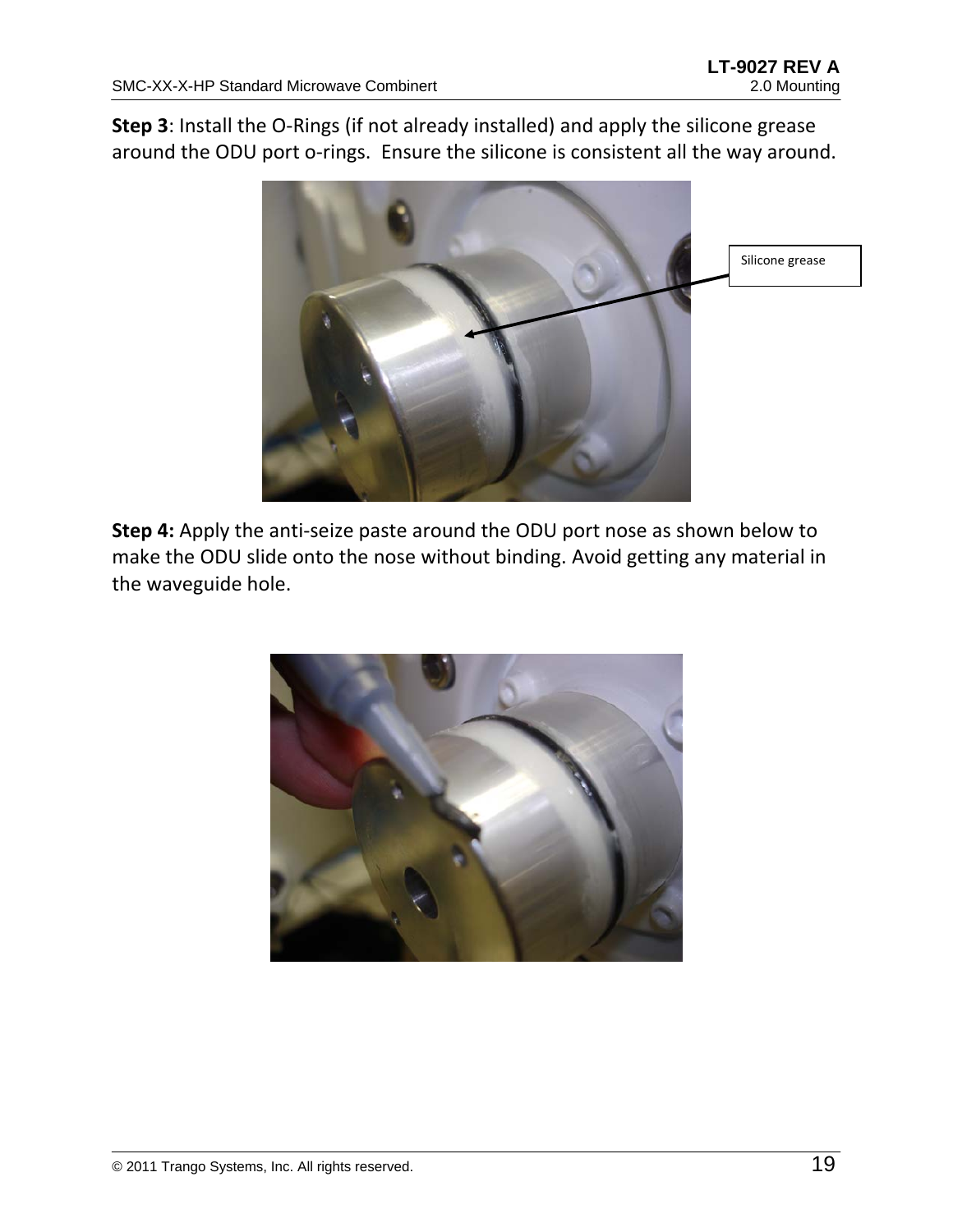**Step 5:** Install and latch the ODUs into place as shown below. Ensure that the Arrow on the ODU is aligned with the arrow on the combiner as shown, or the ODU will not function correctly. For SMC‐XX‐6‐HP Combiners, ensure that the main ODU is the connected to the side of the combiner that has the "MAIN" label designation – this is the lower loss side. The standby ODU should be connected to the "STANDBY" Side.



**Step 6:** Repeat for the other ODU. For SMC‐XX‐6‐HP Combiners with a 1+1 HSB configuration, ensure that the main ODU is the connected to the side of the combiner that has the "MAIN" label designation – this is the lower loss side. The standby ODU should be connected to the other side. Also make sure that the label is at the top of the combiner.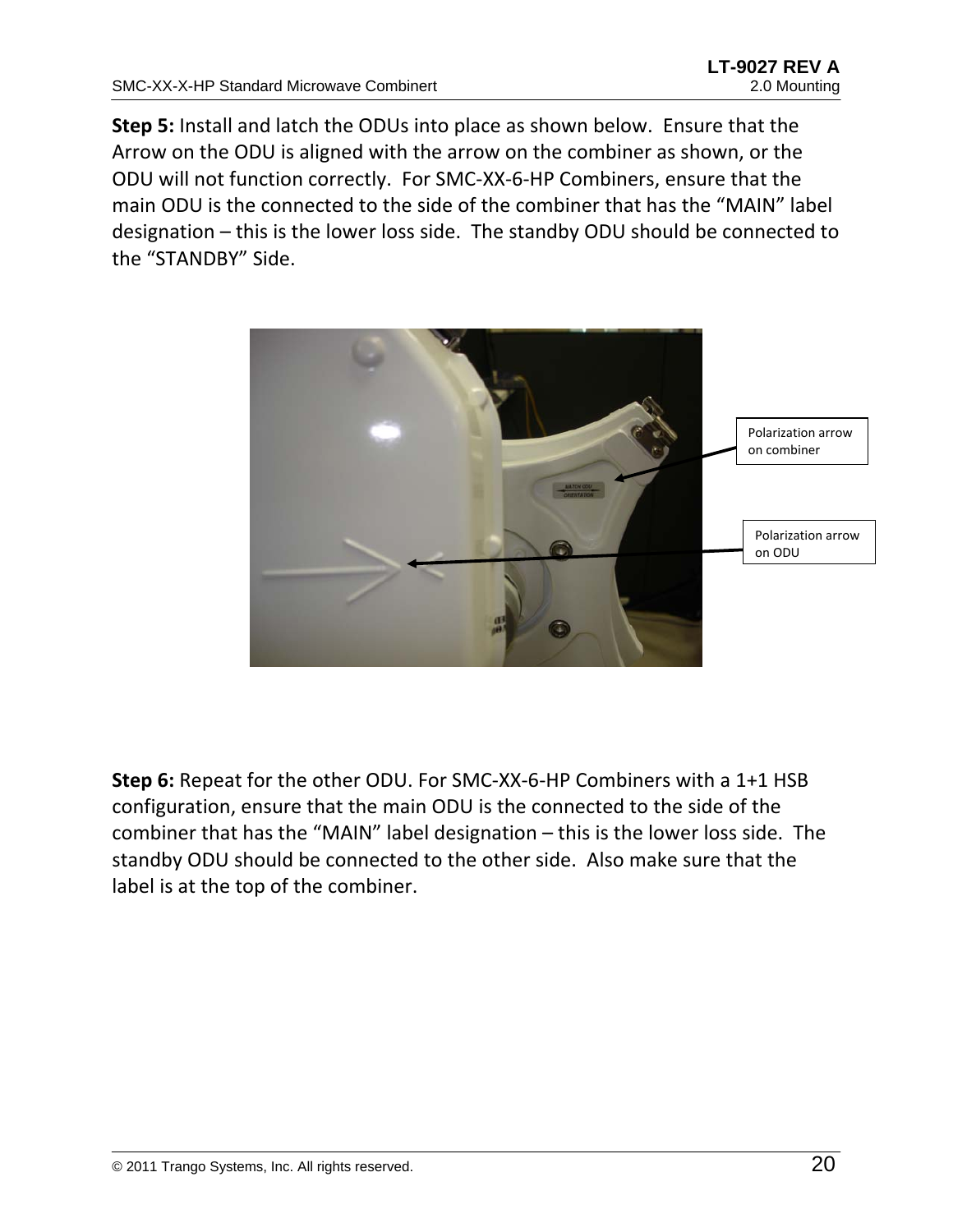# Appendix A‐ Waveguide Detail

The diagrams below show the mounting pattern detail for all the waveguide flanges used on the remote mount models. Ensure that mating waveguide flanges have a gasket or O-ring installed to prevent moisture from entering the waveguide.



SMC-06-X-HP-R



SMC-78-X-HP-R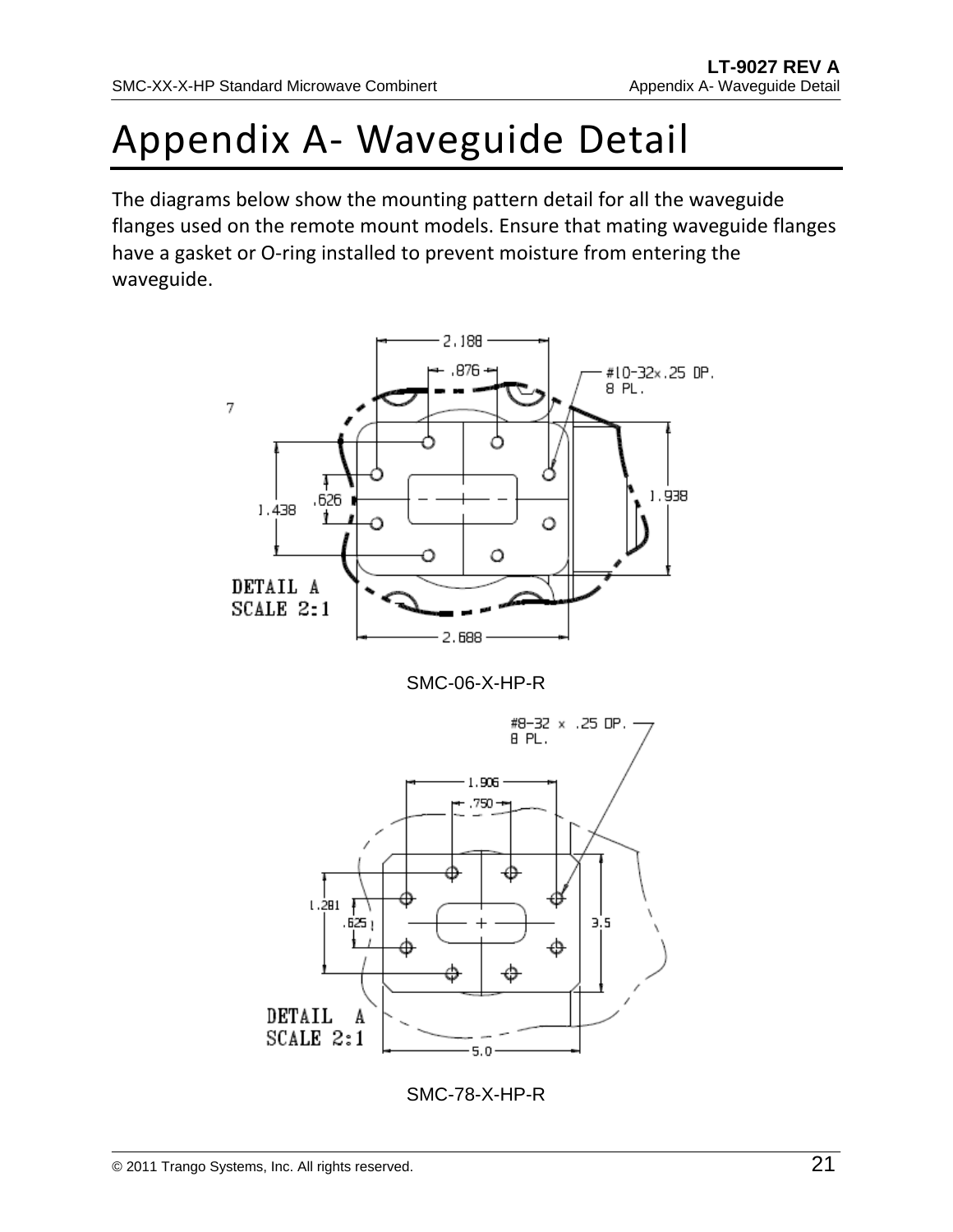

SMC-15-X-HP-R